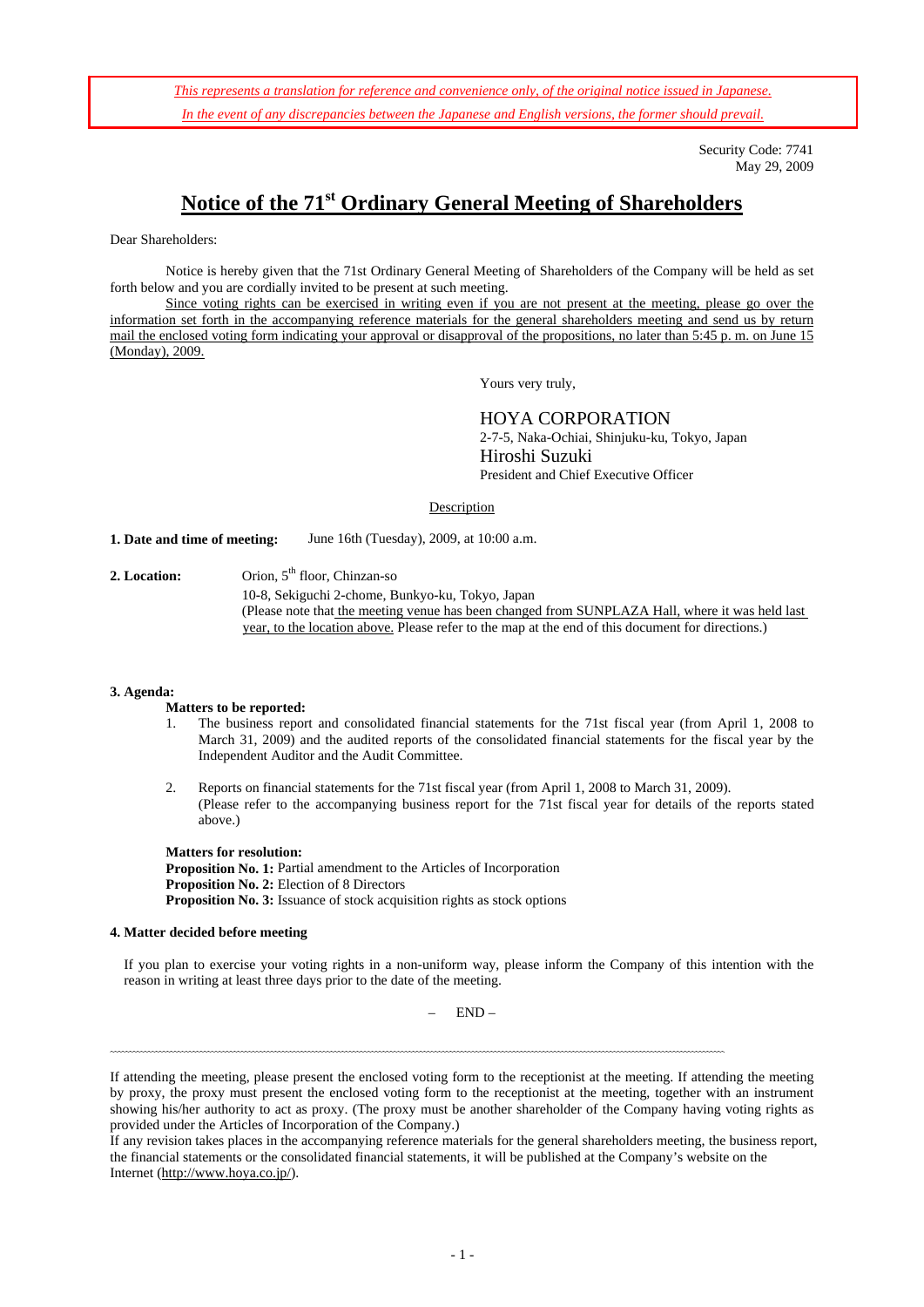### **Information for the General Meeting of Shareholders**

#### **Propositions and information**

**Proposition No. 1:** Partial amendment to the Articles of Incorporation

We request your approval of the partial amendment of the current Articles of Incorporation as shown in the following proposition.

1. Reasons for the amendment:

All listed companies simultaneously adopted the stock transfer system for their listed shares due to the enactment of the "Law for the partial amendment of the law concerning the transfer of bonds, etc. for the rationalization of settlement for the trade of stocks" (Law No. 88 of 2004; hereinafter referred to as "the Settlement Rationalization Law") on January 5, 2009 (so-called electronization of share certificates). As a result, the provisions of the Articles of Incorporation regarding share certificates, beneficiary shareholders and the list of beneficiary shareholders were rendered unnecessary.

Accordingly, we will delete Article 7 (issue of share certificates) and Article 9 (non-issue of share certificates for shares whose number is less than one stock trade unit) of the current Articles of Incorporation and revise Article 10 (rights of shareholders with shares whose number is less than one stock trade unit) of the current Articles of Incorporation as required.

The lost share certificate registration system will be abolished for the share certificates of listed companies due to the electronization of share certificates. However, it is necessary to maintain the lost share certificate register for one year after the date following the date of electronization of share certificates. Therefore, we will revise Article 11 (shareholder list administrator) of the current Articles of Incorporation as required and enact supplementary provisions as an interim measure.

Under the Settlement Rationalization Law, Article 7 (issue of share certificates) of the current Articles of Incorporation will be deemed to be deleted on the date of the enactment of the Settlement Rationalization Law.

2. Particulars of the amendment:

The particulars of the amendment proposition are as follows: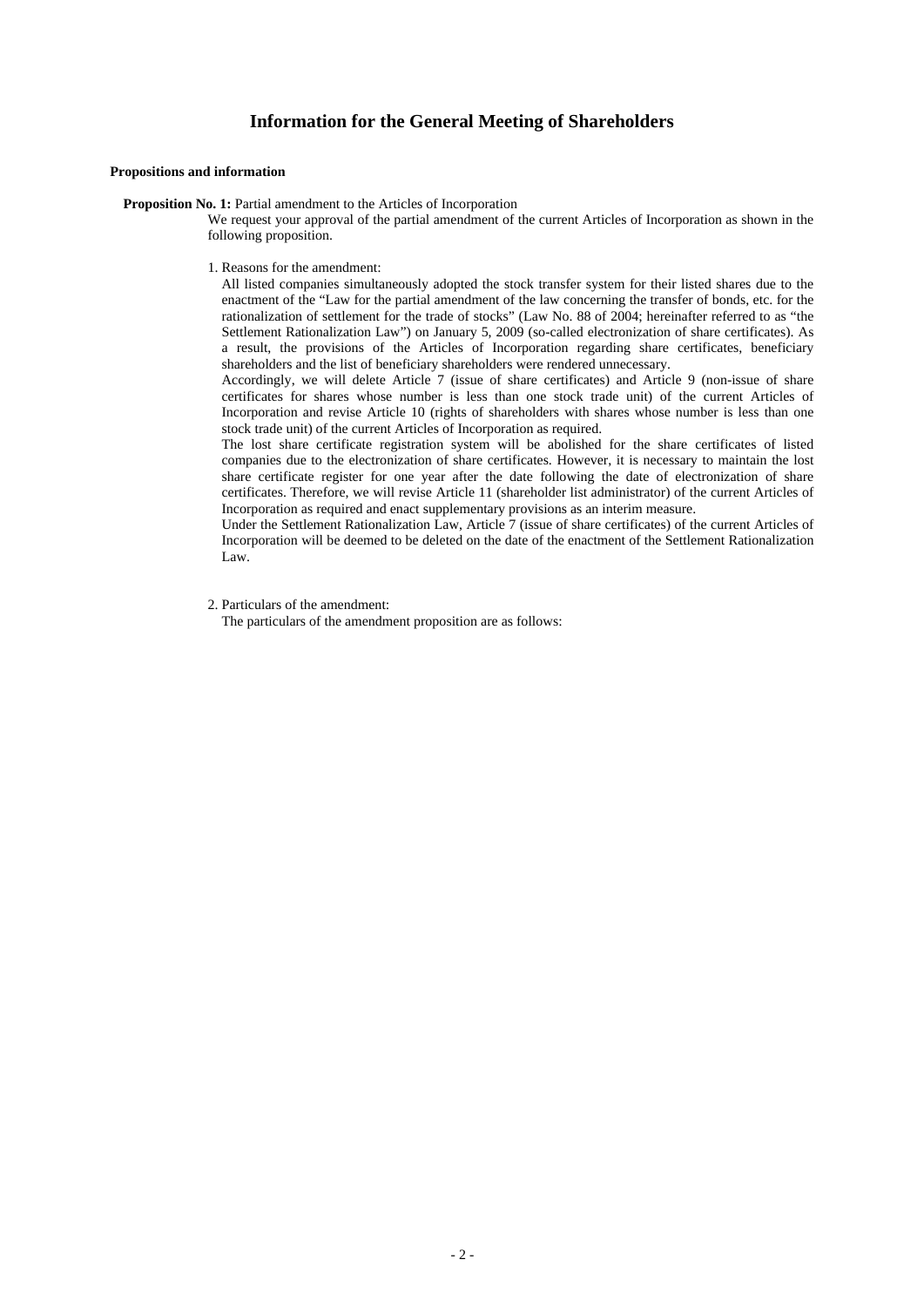(The underlining indicates amended parts.)

|                                                                                                                                                                                                                                                                                                                                                                                                                                                                                                                                                                                                                                                                                                                                                                                                                                               | (The underlining indicates amended parts.)                                                                                                                                                                                                                                                                                                                                                                                                                                                                                                                                                                                                                                               |
|-----------------------------------------------------------------------------------------------------------------------------------------------------------------------------------------------------------------------------------------------------------------------------------------------------------------------------------------------------------------------------------------------------------------------------------------------------------------------------------------------------------------------------------------------------------------------------------------------------------------------------------------------------------------------------------------------------------------------------------------------------------------------------------------------------------------------------------------------|------------------------------------------------------------------------------------------------------------------------------------------------------------------------------------------------------------------------------------------------------------------------------------------------------------------------------------------------------------------------------------------------------------------------------------------------------------------------------------------------------------------------------------------------------------------------------------------------------------------------------------------------------------------------------------------|
| Existing Articles of Incorporation                                                                                                                                                                                                                                                                                                                                                                                                                                                                                                                                                                                                                                                                                                                                                                                                            | Proposed Amendment to the Articles of Incorporation                                                                                                                                                                                                                                                                                                                                                                                                                                                                                                                                                                                                                                      |
| Article 7. (Issue of share certificates)<br>The Company will issue certificates for its shares.                                                                                                                                                                                                                                                                                                                                                                                                                                                                                                                                                                                                                                                                                                                                               | (To be deleted)                                                                                                                                                                                                                                                                                                                                                                                                                                                                                                                                                                                                                                                                          |
| Article 8. (Number of shares whose number is less than one<br>stock trade unit)<br>(The text of the article is omitted.)                                                                                                                                                                                                                                                                                                                                                                                                                                                                                                                                                                                                                                                                                                                      | Article 7. (Number of shares whose number is less than one<br>stock trade unit)<br>(As is)                                                                                                                                                                                                                                                                                                                                                                                                                                                                                                                                                                                               |
| Article 9. (Non-issue of share certificates for shares whose<br>number is less than one stock trade unit)<br>The Company will not issue share certificates for shares<br>whose number is less than one stock trade unit.<br>However, this shall not apply if otherwise provided in the<br>Share Handling Regulation set out in Article 12 of these<br>Articles of Incorporation.                                                                                                                                                                                                                                                                                                                                                                                                                                                              | (To be deleted)                                                                                                                                                                                                                                                                                                                                                                                                                                                                                                                                                                                                                                                                          |
| Article 10. (Rights of shareholders with shares whose<br>number is less than one stock trade unit)<br>The shareholders (including beneficiary shareholders) of the<br>Company may not exercise rights other than the following<br>rights for their shares whose number is less than one stock<br>trade unit.<br>$(1)$ to $(3)$<br>(The text of the article is omitted.)<br>Article 11. (Shareholder list administrator)<br>(The text of the article is omitted.)<br>2.<br>(The text of the articles is omitted.)<br>3. The preparation and keeping of the list of shareholders<br>(including the list of beneficiary shareholders, the original<br>register of stock acquisition rights and the lost share<br>certificate register and other administrative work for shares<br>and the original register of stock acquisition rights shall be | Article 8. (Rights of shareholders with shares whose number is<br>less than one stock trade unit)<br>The shareholders of the Company may not exercise rights<br>other than the following rights for their shares whose number<br>is less than one stock trade unit.<br>$(1)$ to $(3)$<br>(As is)<br>Article 9. (Shareholder list administrator)<br>(As is)<br>2.<br>(As is)<br>3. The preparation and keeping of the list of shareholders and<br>the original register of stock acquisition rights and other<br>administrative work for shares and the original register of<br>stock acquisition rights shall be handled by a shareholder<br>list administrator, and not by the Company. |
| handled by a shareholder list administrator, and not by the<br>Company.<br>Articles 12 to 44.<br>(The text of the articles is omitted.)<br>Supplementary provisions (The text of the provisions is<br>omitted.)<br>(New)                                                                                                                                                                                                                                                                                                                                                                                                                                                                                                                                                                                                                      | Articles 10 to 42.<br>(As is)<br>Supplementary provisions<br>(As is)<br>2. The preparation and keeping of the lost share certificate<br>register of the Company and other administrative work for<br>the lost share certificate register shall be handled by a<br>shareholder list administrator, and not by the Company.<br>This Paragraph shall be deleted on January 6, 2010.                                                                                                                                                                                                                                                                                                         |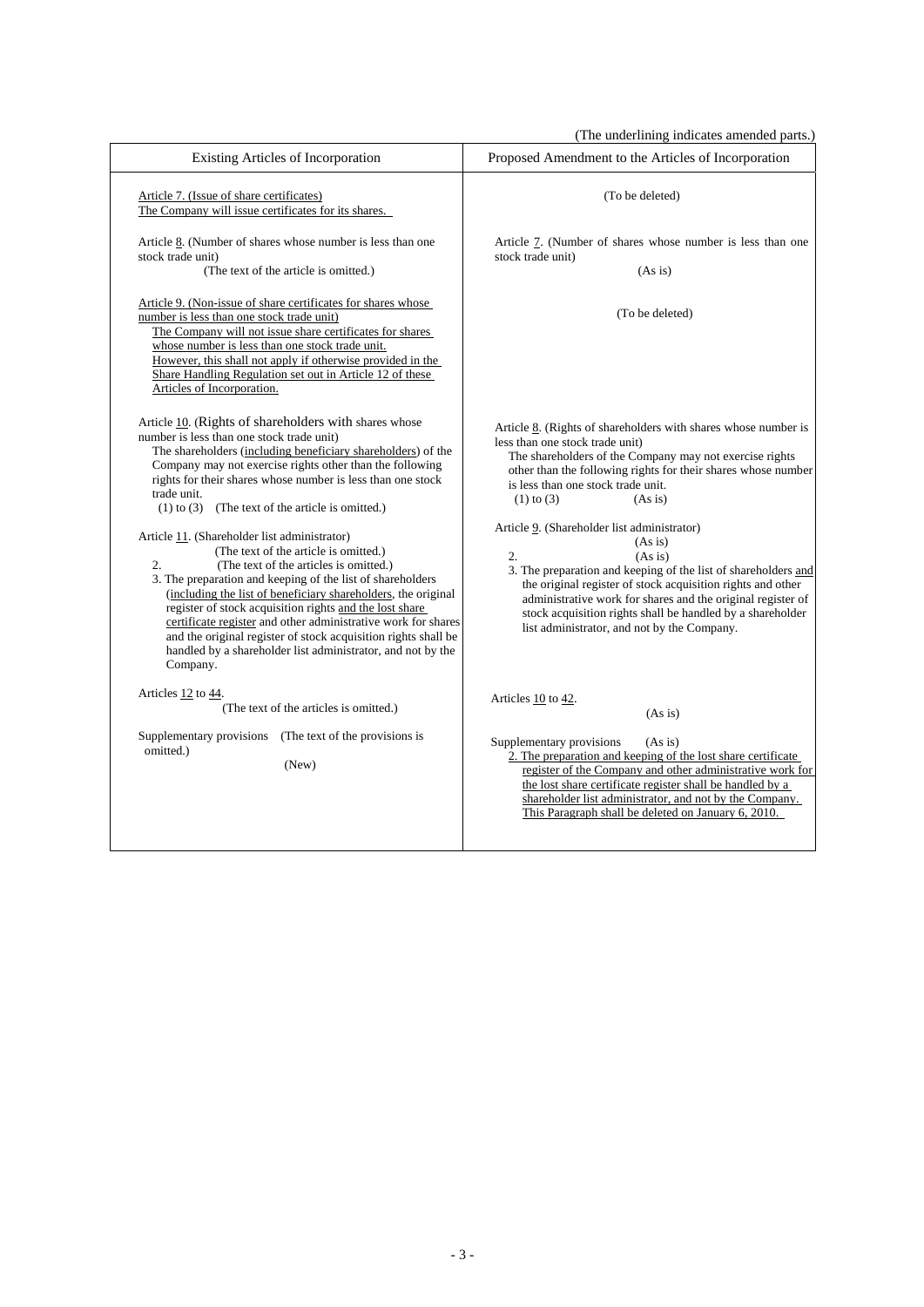### **Proposition No. 2:** Election of eight Directors

The term of office of all of the nine Directors will expire at the close of this Ordinary General Meeting of Shareholders. It is therefore proposed that eight Directors be elected in accordance with the decision made by the Nomination Committee.

The Nomination Committee has reported that according to the "Basis for Election of Candidates for Directors" established by the committee, each candidate for Director does not fall under any reason for disqualification and all candidates for both inside Directors and outside Directors meet the requirements for such candidates.

|   | Name<br>(Date of birth)          | Brief history, positions and assignments at the Company, and<br>representation at other corporations, etc.                                                                                                                                                                                                                                                                                                                                                                                                                                                                                                                                                                                                                                                                                                                        | Number of shares of<br>the Company held by<br>Candidate |
|---|----------------------------------|-----------------------------------------------------------------------------------------------------------------------------------------------------------------------------------------------------------------------------------------------------------------------------------------------------------------------------------------------------------------------------------------------------------------------------------------------------------------------------------------------------------------------------------------------------------------------------------------------------------------------------------------------------------------------------------------------------------------------------------------------------------------------------------------------------------------------------------|---------------------------------------------------------|
| 1 | Takeo Shiina<br>(May 11, 1929)   | Jun. 1953 Joined IBM Japan, Ltd.<br>May 1962 Director of IBM Japan, Ltd.<br>Feb. 1975 President and Representative Director of IBM Japan, Ltd.<br>Jan. 1993 Chairman of IBM Japan, Ltd.<br>Jun. 1995 Director of the Company (present post)<br>Dec. 1999 Senior Adviser to IBM Japan, Ltd.<br>May 2007 Adviser of IBM Japan, Ltd. (present post)                                                                                                                                                                                                                                                                                                                                                                                                                                                                                  | 4,000 shares                                            |
| 2 | Yuzaburo Mogi<br>(Feb. 13, 1935) | Apr. 1958 Joined Noda Shoyu Co., Ltd. (present Kikkoman<br>Corporation)<br>Mar. 1979 Director of Kikkoman Corporation<br>Mar. 1982 Managing Director of Kikkoman Corporation<br>Oct. 1985 Managing Director and Representative Director of<br>Kikkoman Corporation<br>Mar. 1989 Executive Managing Director and Representative Director<br>of Kikkoman Corporation<br>Mar. 1994 Executive Vice President and Representative Director of<br>Kikkoman Corporation<br>Feb. 1995 President and Representative Director of Kikkoman<br>Corporation<br>Jun. 2001 Director of the Company (present post)<br>Jun. 2004 Representative Director, Chairman and CEO of Kikkoman<br>Corporation (present post)<br>[Status of representation of other corporations, etc.]<br>Representative Director, Chairman and CEO of Kikkoman Corporation | 4,000 shares                                            |

The candidates for Directors are as follows: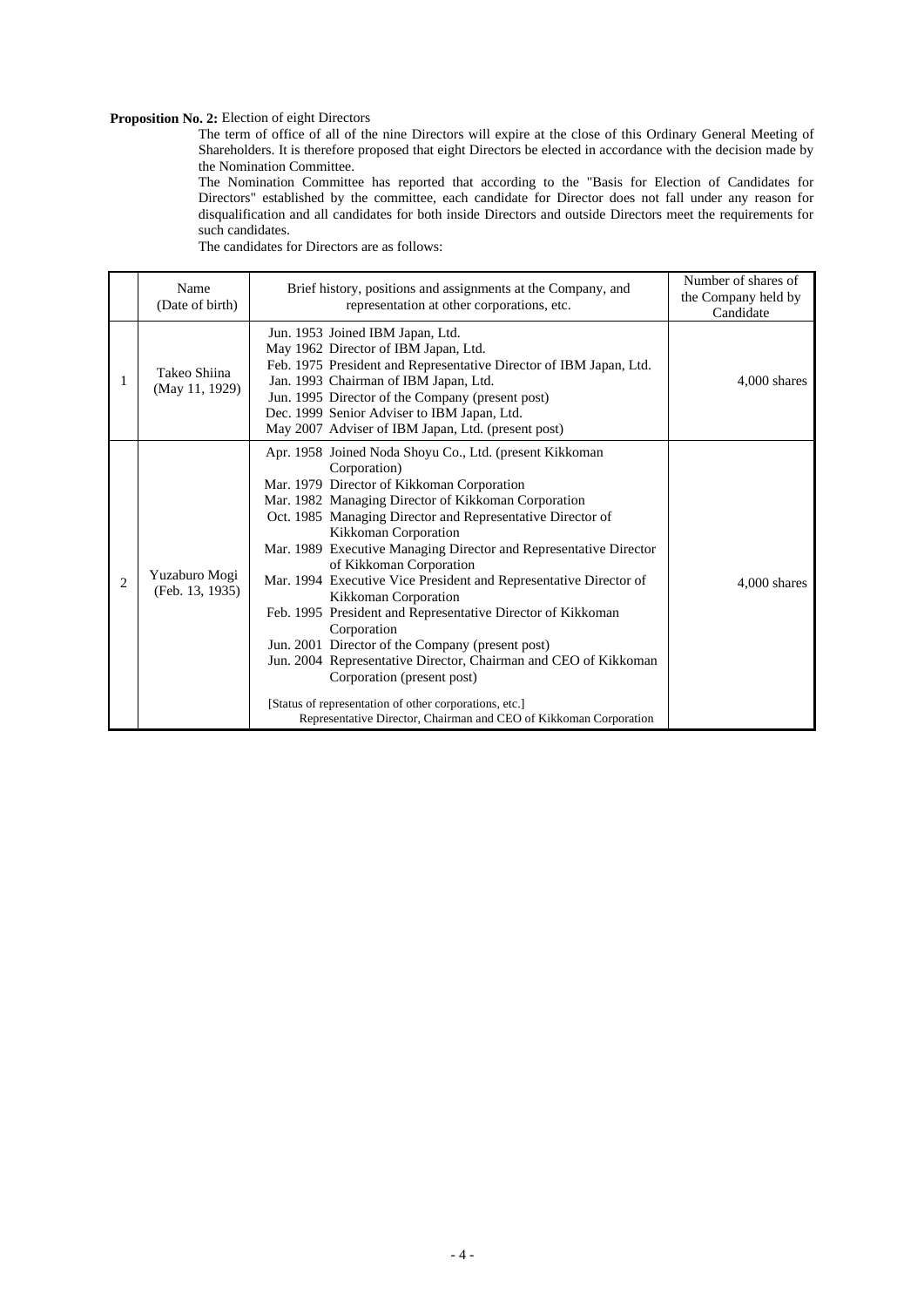|   | Name<br>(Date of birth)          | Brief history, positions and assignments at the Company, and<br>representation at other corporations, etc.                                                                                                                                                                                                                                                                                                                                                                                                                                                                                                                                                                                                                                                                                                                                                                                                              | Number of shares of<br>the Company held by<br>Candidate |
|---|----------------------------------|-------------------------------------------------------------------------------------------------------------------------------------------------------------------------------------------------------------------------------------------------------------------------------------------------------------------------------------------------------------------------------------------------------------------------------------------------------------------------------------------------------------------------------------------------------------------------------------------------------------------------------------------------------------------------------------------------------------------------------------------------------------------------------------------------------------------------------------------------------------------------------------------------------------------------|---------------------------------------------------------|
| 3 | Eiko Kono<br>(Jan. 1, 1946)      | Dec. 1969 Joined RECRUIT Co., Ltd.<br>Apr. 1984 Director of RECRUIT Co., Ltd.<br>Aug. 1985 Managing Director of RECRUIT Co., Ltd.<br>Nov. 1986 Senior Managing Director of RECRUIT Co., Ltd.<br>Jul. 1994 Executive Vice President of RECRUIT Co., Ltd.<br>Jun. 1997 President and Representative Director of RECRUIT Co.,<br>Ltd.<br>Jun. 2003 Director of the Company (present post)<br>Jun. 2003 Chairperson and CEO of RECRUIT Co., Ltd.<br>Apr. 2004 Chairperson and Chairperson of the Board of Directors of<br>RECRUIT Co., Ltd.<br>Jun. 2005 Special Advisor of RECRUIT Co., Ltd.                                                                                                                                                                                                                                                                                                                               | $1,000$ shares                                          |
| 4 | Yukiharu Kodama<br>(May 9, 1934) | Apr. 1957 Joined the Ministry of International Trade and Industry<br>(MITI) (now the Ministry of Economy, Trade and Industry<br>(METI)<br>Jun. 1985 Director General of the Minister's Secretariat MITI<br>Jun. 1988 Director General of Industrial Policy Bureau MITI<br>Jun. 1989 Administrative Vice-Minister of MITI.<br>Jun. 1991 Retired from MITI<br>Jun. 1991 Advisor to Japan Industrial Policy Research Institute<br>(JIPRI)<br>Feb. 1992 Advisor to the Industrial Bank of Japan (IBJ)<br>Jun. 1993 President of The Shoko Chukin Bank<br>Jul. 2001 Chairman<br>of the<br>Japan Information<br>Processing<br>Development Corporation (present post)<br>Jun. 2005 Director of the Company (present post)<br>Nov. 2007 Chairman of the Mechanical Social Systems Foundation<br>(present post)<br>[Status of representation of other corporations, etc.]<br>Chairman of the Mechanical Social System Foundation | $1,000$ shares                                          |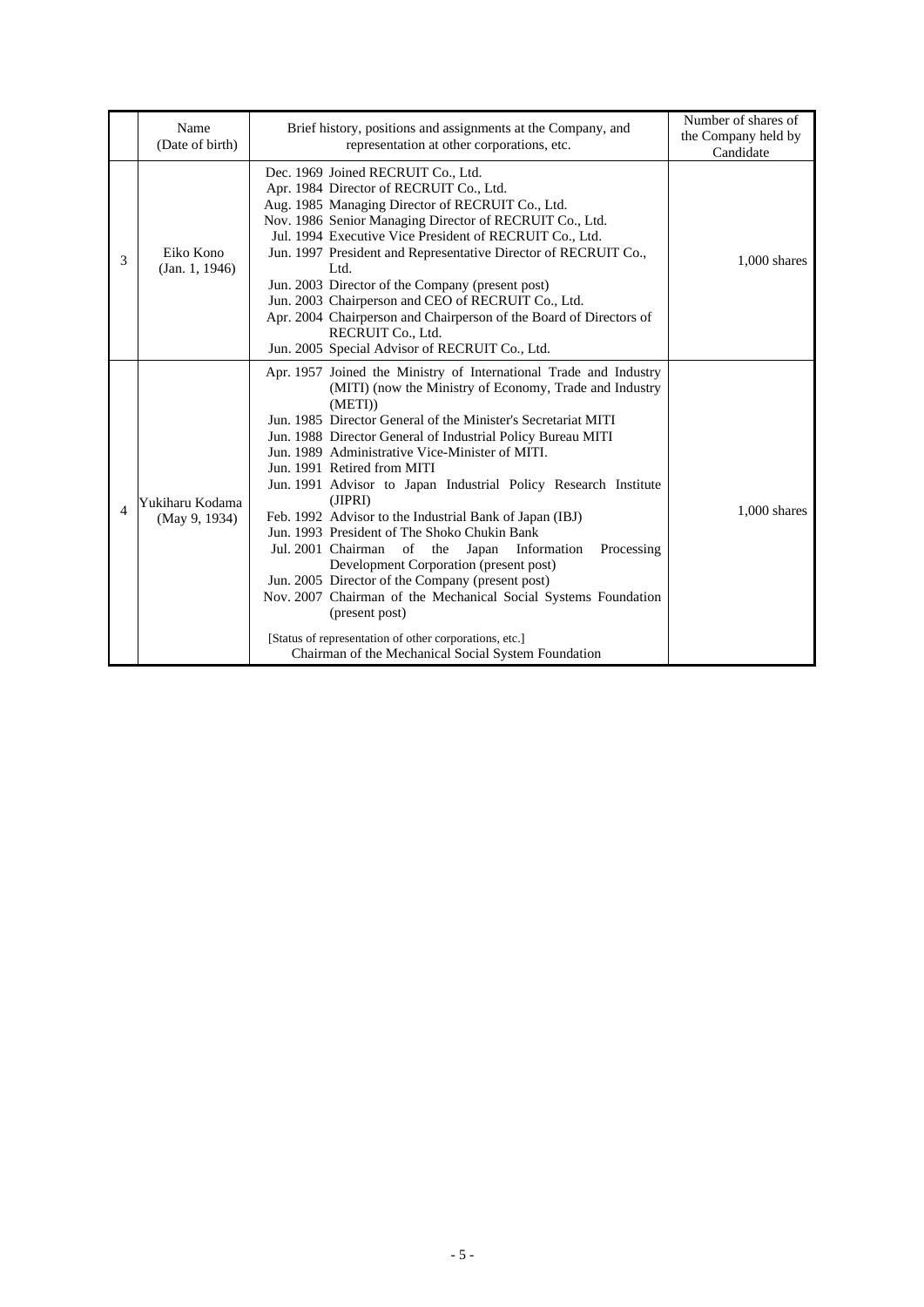|   | Name<br>(Date of birth)           | Brief history, positions and assignments at the Company, and<br>representation at other corporations, etc.                                                                                                                                                                                                                                                                                                                                                                                                                                                                                                                            | Number of shares of<br>the Company held by<br>Candidate |
|---|-----------------------------------|---------------------------------------------------------------------------------------------------------------------------------------------------------------------------------------------------------------------------------------------------------------------------------------------------------------------------------------------------------------------------------------------------------------------------------------------------------------------------------------------------------------------------------------------------------------------------------------------------------------------------------------|---------------------------------------------------------|
| 5 | * Itaru Koeda<br>(Aug. 25, 1941)  | Apr. 1965 Joined Nissan Motor Co., Ltd.<br>Jun. 1993 Director of Nissan Motor Co., Ltd.<br>May 1998 Managing Director of Nissan Motor Co., Ltd.<br>May 1999 Vice President of Nissan Motor Co., Ltd.<br>Apr. 2003 Representative Director of Nissan Motor Co., Ltd.<br>Jun. 2003 Co-Chairman of Nissan Motor Co., Ltd.<br>Jun. 2003 Chairman of Calsonic Kansei Corporation (present post)<br>Jul. 2003 Director of Renault S.A.<br>Mar. 2005 Chairman of JATCO Ltd.<br>Jun. 2008 Chairman Emeritus and Advisor of Nissan Motor Co., Ltd.<br>(present post)<br>Jun. 2008 Chairman of Nissan Shatai Co., Ltd. (present post)           | $5,000$ shares                                          |
| 6 | Hiroshi Suzuki<br>(Aug. 31, 1958) | Apr. 1985 Joined the Company<br>Jun. 1993 Director of the Company<br>Jun. 1997 Managing Director of the Company<br>Apr. 1999 Managing Director of the Company,<br>President, Electro Optics Company<br>Jun. 1999 Executive Managing Director of the Company<br>Jun. 2000 President and Representative Director of the Company<br>Jun. 2003 Director, President, Representative Executive Officer and<br>CEO of the Company (present post)                                                                                                                                                                                             | 942,080 shares                                          |
| 7 | Hiroshi Hamada<br>(May 30, 1959)  | Apr. 1982 Joined Yamashita Shinnihon Steamship Co., Ltd. (present<br>Mitsui O.S.K. Lines, Ltd.)<br>Mar. 1987 ALICO Japan<br>Nov. 1992 Clarke Consulting Group of the United States<br>Jan. 1995 Dell Computer Corporation (present Dell Inc.)<br>Aug. 2000 President and Representative Director of the above<br>company, and Vice President of Dell Inc. of the United<br><b>States</b><br>May 2006 Representative partner of Revamp Corporation<br>Apr. 2008 Executive Chief Operating Officer of the Company<br>(present post)<br>Jun. 2008 Director of the Company (present post)                                                 | 33, 000 shares                                          |
| 8 | Kenji Ema<br>(Nov. 8, 1947)       | Mar. 1970 Joined the Company<br>Jun. 1993 Director of the Company, in charge of Administration<br>Planning, Accounting and Purchase<br>Jun. 1997 Managing Director of the Company, in charge of Strategy,<br>Planning and Treasury<br>Jun. 2000 Executive Managing Director of the Company, in charge<br>of Corporate Finance<br>Jun. 2001 Executive Managing Director and CFO of the Company<br>Jun. 2003 Director, Executive Officer and CFO of the Company<br>(present post)<br>Jul. 2003 President of HOYA HOLDINGS N.V.<br>Jan. 2007 Executive Officer Chief Financial of HOYA<br>CORPORATION, Netherlands Branch (present post) | 44,800 shares                                           |

(Notes)

1. Person whose name is marked with \* is a new candidate for the post of Director.

2. No candidate has any relationship of special interest with the Company.

3. Matters concerning the candidates for the posts of Outside Directors are as follows:

 (1) Mr. Takeo Shiina, Mr. Yuzaburo Mogi, Ms. Eiko Kono, Mr. Yukiharu Kodama, and Mr. Itaru Koeda are candidates for the posts of Outside Directors.

(2) Reasons for the selection of candidates for the posts of Outside Directors

In 2003, the Company adopted a committee structure itself (as a "company with committees" following the enforcement of the Corporation Law). The Company set up three committees, namely the Nomination Committee, Remuneration Committee and Audit Committee, with the aim of securing management transparency and fairness and reinforcing supervisory functions. At the same time, the Company carried out a substantial transfer of authority from the Board of Directors to Executive Officers to put in place a system that enables speedy and efficient management by Executive Officers.

Outside Directors must comprise a majority at the three committees. For this reason, the Company needs to appoint two or more Outside Directors. The Articles of Incorporation of the Company prescribe that half or more of its Directors must be Outside Directors, for the purpose of ensuring fairness. At present, five of the nine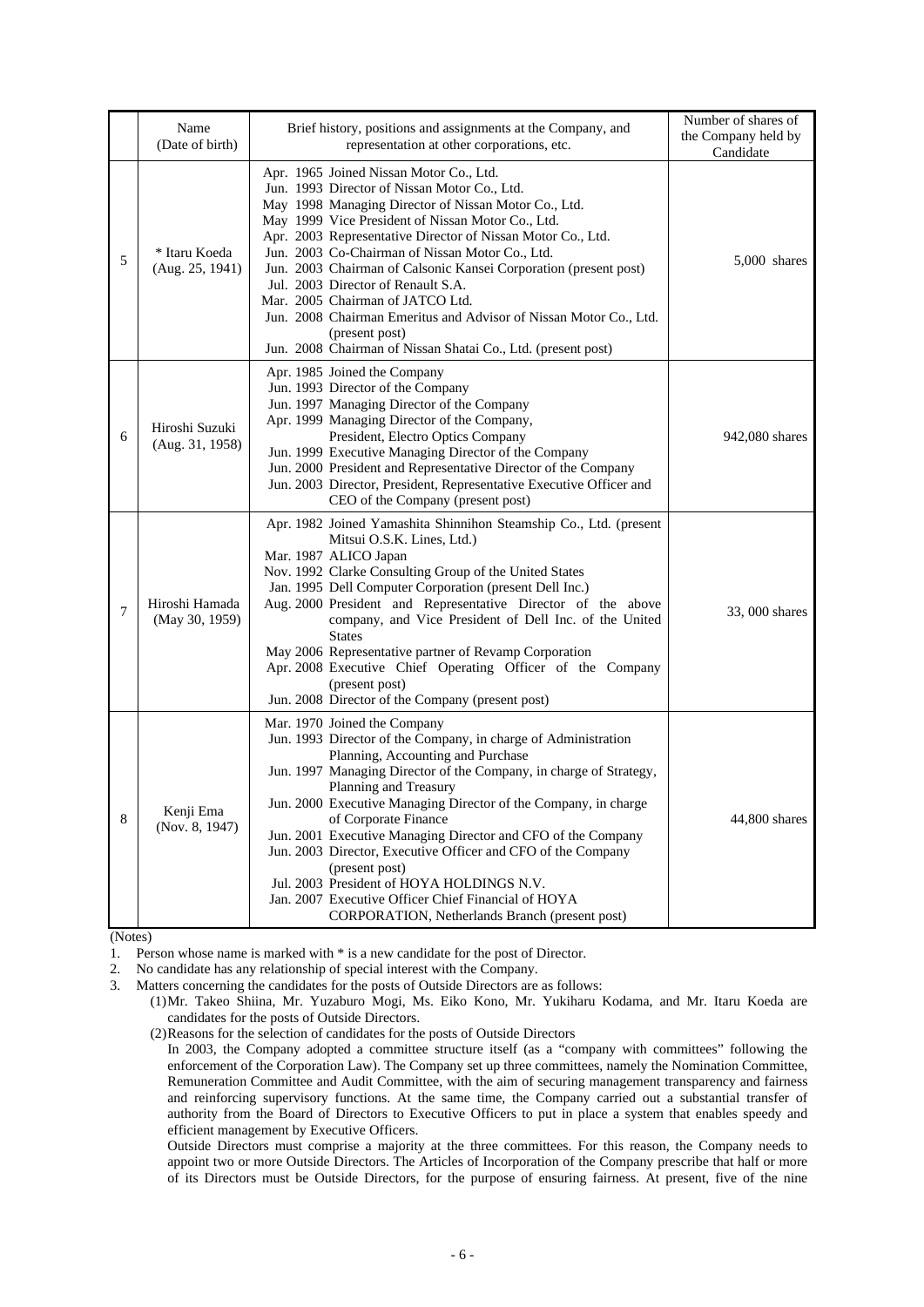Directors of the Company are Outside Directors. They contribute to building a solid system of governance.

With this background, the Company hereby requests appointment of the five candidates to the posts of Outside **Directors** 

Four of the five candidates have engaged in corporate management for many years, with Mr. Takeo Shiina serving at IBM Japan, Ltd. in the information and telecommunications industry, Mr. Yuzaburo Mogi at Kikkoman Corporation in the food industry in the consumer goods field, Ms. Eiko Kono at RECRUIT Co., Ltd. in the personnel service industry, and Mr. Itaru Koeda at Nissan Motor Co., Ltd. in the automobile industry. Meanwhile, Mr. Yukiharu Kodama has surveyed the business community from a fair and impartial viewpoint for many years, assisting ministers at the Ministry of International Trade and Industry (presently known as the Ministry of Economy, Trade and Industry), and has accumulated very substantial knowledge and experience at financial institutions.

The Company nominated these candidates for the posts of Outside Directors in the hope that they would provide management supervision and advice to the Company from a broad perspective not constrained by the industry to which the Company belongs, based on their abundant knowledge and experience, and the wealth of information they have cultivated through their careers. Each of the candidates has a sufficient background to provide management supervision and advice to the Company. They also possess abundant international experience and extensive networks of contacts in their fields. These are people who, instead of providing names only, can actually attend meetings of the Board of Directors of the Company, take an active part in discussions at the meetings, and express opinions as persons who care about the Company.

 (3) Violations of laws and ordinances or the Articles of Incorporation, or other inappropriate actions, and steps taken to prevent or respond to the above events initiated by the candidate Outside Directors over the past five years, to the extent that the candidates have served as Outside Directors of other companies

At Mitsui Sumitomo Insurance Co., Ltd., where Ms. Eiko Kono concurrently serves as an outside director, facts emerged showing the improper non-payment of benefits for whole-life medical insurance and other third-category products and incomplete payment of extra expense claims and other incidental benefits. For this reason, the Financial Services Agency on June 21, 2006 issued to the company an order for operational improvement in accordance with Paragraph, 1, Article 132 of the Insurance Business Law, and an order for partial operational suspension in accordance with Article 133 of said law. Subsequently, partial calculation errors in fire and other insurance premiums came to light at the company.

Ms. Eiko Kono has regularly spoken about the importance of legal compliance and customer protection at the meetings of the Board of Directors of the company, etc. Following the incidents, Ms. Kono discharged her responsibility by making proposals to prevent a recurrence of the errors as the company undertook a fundamental review of the administration of its operations.

 (4)Years since appointment as Outside Director of the Company (up to the close of this General Meeting of Shareholders)

| Mr. Takeo Shiina    | 14 years          |
|---------------------|-------------------|
| Mr. Yuzaburo Mogi   | 8 years           |
| Ms. Eiko Kono       | 6 years           |
| Mr. Yukiharu Kodama | 4 years           |
| Mr. Itaru Koeda     | (To be appointed) |

- (5) Liability limitation contract with candidates for the posts of Outside Directors
	- (i) The Company and the four candidates for reappointment as Outside Director have concluded an agreement that limits liabilities for damages prescribed in Paragraph 1, Article 423 of the Corporation Law to the higher of a prefixed amount exceeding 10 million yen or the amount set by law. When the reappointment of each person is approved, the liability limitation contract for the previous term will be continued.
	- (ii) When the election and appointment of Mr. Itaru Koeda, who is a candidate for the post of Outside Director, is approved, the Company plans to enter into the same contract as above with Mr. Koeda.
- 4. The conditions for assuming the post of committee member for each candidate are as shown below.
- Nomination Committee members: Mr. Takeo Shiina (Chairman), Mr. Yuzaburo Mogi, Ms. Eiko Kono, and Mr. Yukiharu Kodama

 Audit Committee member: Mr. Yukiharu Kodama (Chairman), Mr. Takeo Shiina, Mr. Yuzaburo Mogi, and Ms. Eiko Kono

 Remuneration Committee member: Mr. Yuzaburo Mogi (Chairman), Mr. Takeo Shiina, Ms. Eiko Kono, and Mr. Yukiharu Kodama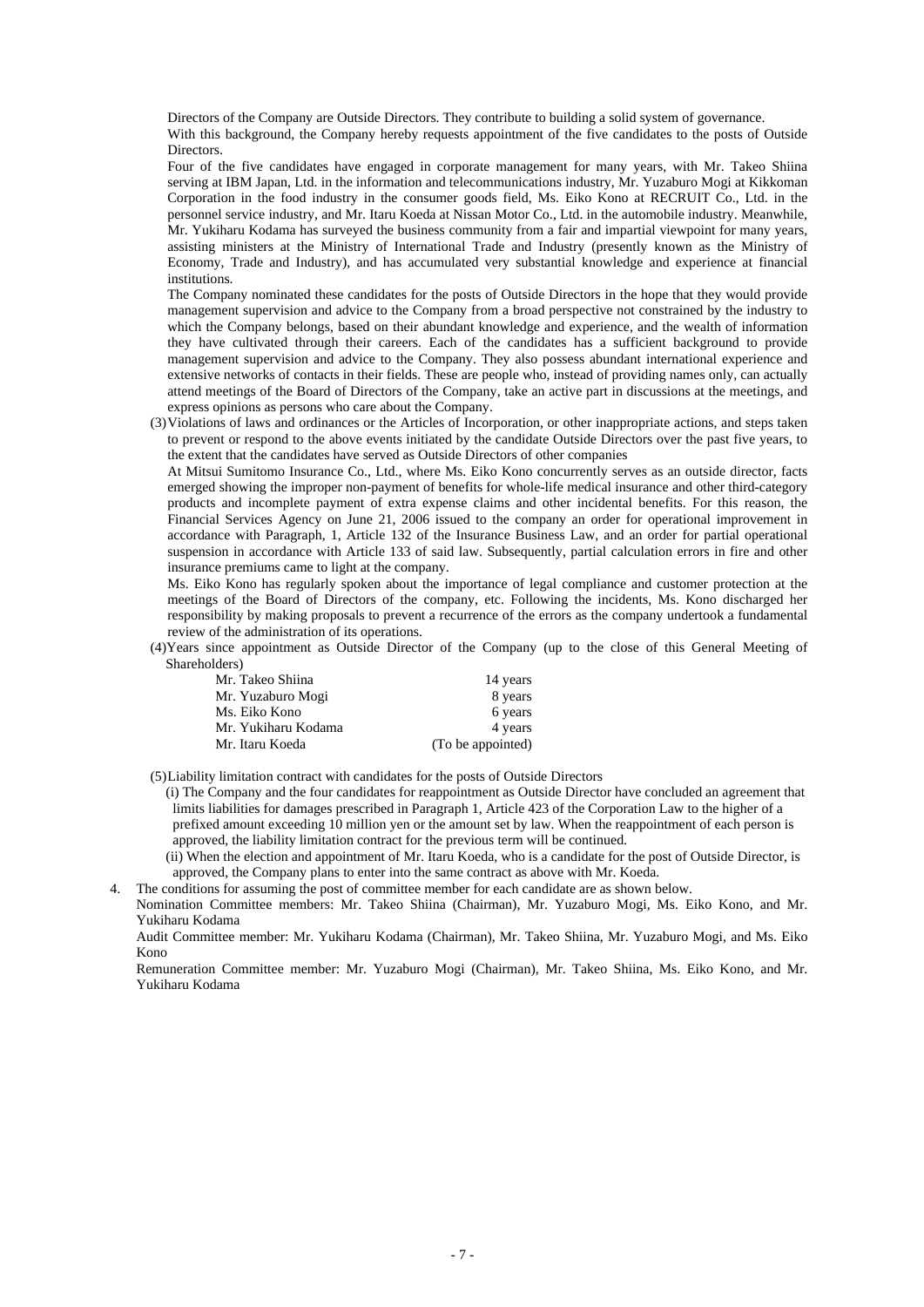### **Proposition No. 3:** Issuance of stock acquisition rights as stock options

We request your approval for stock acquisition rights to be issued to the employees of the Company and the directors and employees of the subsidiaries of the Company as stock options as outlined below, based on the provisions of Articles 236, 238 and 239 of the Companies Act, and for the authority to determine the guidelines for subscription to the above stock acquisition rights to be delegated to the Board of Directors.

- 1. Reasons for inviting persons who accept stock acquisition rights with special advantageous conditions The Company intends to issue stock acquisition rights to its employees and to the directors and employees of its subsidiaries to raise the morale of its employees and of directors and employees of its subsidiaries, to motivate them to improve results and to attract excellent human resources.
- 2. Outline of the issuance of stock acquisition rights (Hereinafter referred to as the "Stock Acquisition Rights")
- (1) Upper limit of the number of Stock Acquisition Rights
	- The upper limit shall be 5,000 shares.
- (2) Amount of payment for the Stock Acquisition Rights
- No payment of money shall be required in exchange for the Stock Acquisition Rights.
- (3) Details of the Stock Acquisition Rights
	- (i) Type and number of shares that are the object of the Stock Acquisition Rights

The type of shares that are the object of the Stock Acquisition Rights shall be the common shares of the Company, and the number of shares that are the object of one Stock Acquisition Right (hereinafter referred to as "the Number of Granted Shares") shall be 400 shares. If the Company conducts a stock split (including free share allocation) or a reverse stock split after the date of allocation, the Number of Granted Shares shall be adjusted based on the following formula. Such adjustment shall be made only for the Number of Granted Shares of the Stock Acquisition Rights that are not exercised as of the time of adjustment. Any fraction of less than one share created as a result of the adjustment shall be discarded.

> Number of Granted Shares after adjustment  $=$  Number of Granted Shares before adjustment x ratio of stock split or reverse stock split

If there is an unavoidable reason requiring the adjustment of the Number of Granted Shares in addition to the foregoing after the date of allocation, the Number of Granted Shares may be adjusted to a reasonable extent.

The total number of shares that are the object of the Stock Acquisition Rights shall be subject to an upper limit of 2,000,000 shares. If the Number of Granted Shares is adjusted as above, a number obtained by multiplying the Number of Granted Shares after adjustment by the upper limit of the number of Stock Acquisition Rights set out in (1) above shall become the upper limit.

 (ii) Method for calculating the value of properties that will be invested in at the time of the exercise of the Stock Acquisition Rights

The value of properties that will be invested in at the time of the exercise of one Stock Acquisition Right shall be an amount obtained by multiplying the Number of Granted Shares by the amount of payment (hereinafter referred to as "the Exercise Price") for one share that will be delivered after the exercise of the Stock Acquisition Rights.

The Exercise Price shall be the closing price of the ordinary transactions of the shares of the Company at the Tokyo Stock Exchange on the date before the date of resolution regarding the prospectus of the Stock Acquisition Rights by the Board of Directors of the Company (if no transactions are conducted on this date, it shall be the closing price of the immediately preceding date).

If the Company conducts a stock split (including free share allocation) or a reverse stock split after the date of allocation, the Exercise Price shall be adjusted based on the following formula. Any fraction of less than one yen created as a result of the adjustment shall be discarded.

Exercise Price after adjustment = Exercise Price before adjustment x  $(1 / (ratio of stock$ split or reverse stock split))

If there is an unavoidable reason such as a decline in the amount of capital stock, which requires the adjustment of the Exercise Price in addition to the foregoing after the date of allocation, the Exercise Price may be adjusted to a reasonable extent.

- (iii) Period for exercise of the Stock Acquisition Rights
- From October 1, 2010 to September 30, 2019
- (iv) Conditions for the exercise of the Stock Acquisition Rights
- The Stock Acquisition Rights shall not be exercised after dividing one Stock Acquisition Right. (v) Clause of acquisition of the Stock Acquisition Rights
	- If the general meeting of shareholders of the Company approves a merger agreement under which the Company will become a non-surviving company, a company spin-off agreement or plan based on which the Company will become a spin-off company, a stock swap agreement based upon which the Company will become a wholly-owned subsidiary, or a stock transfer plan (if the approval of the general meeting of shareholders is not required, the resolution of the Board of Directors or decision by Representative Executive Officer), the Company may acquire the Stock Acquisition Rights free of charge.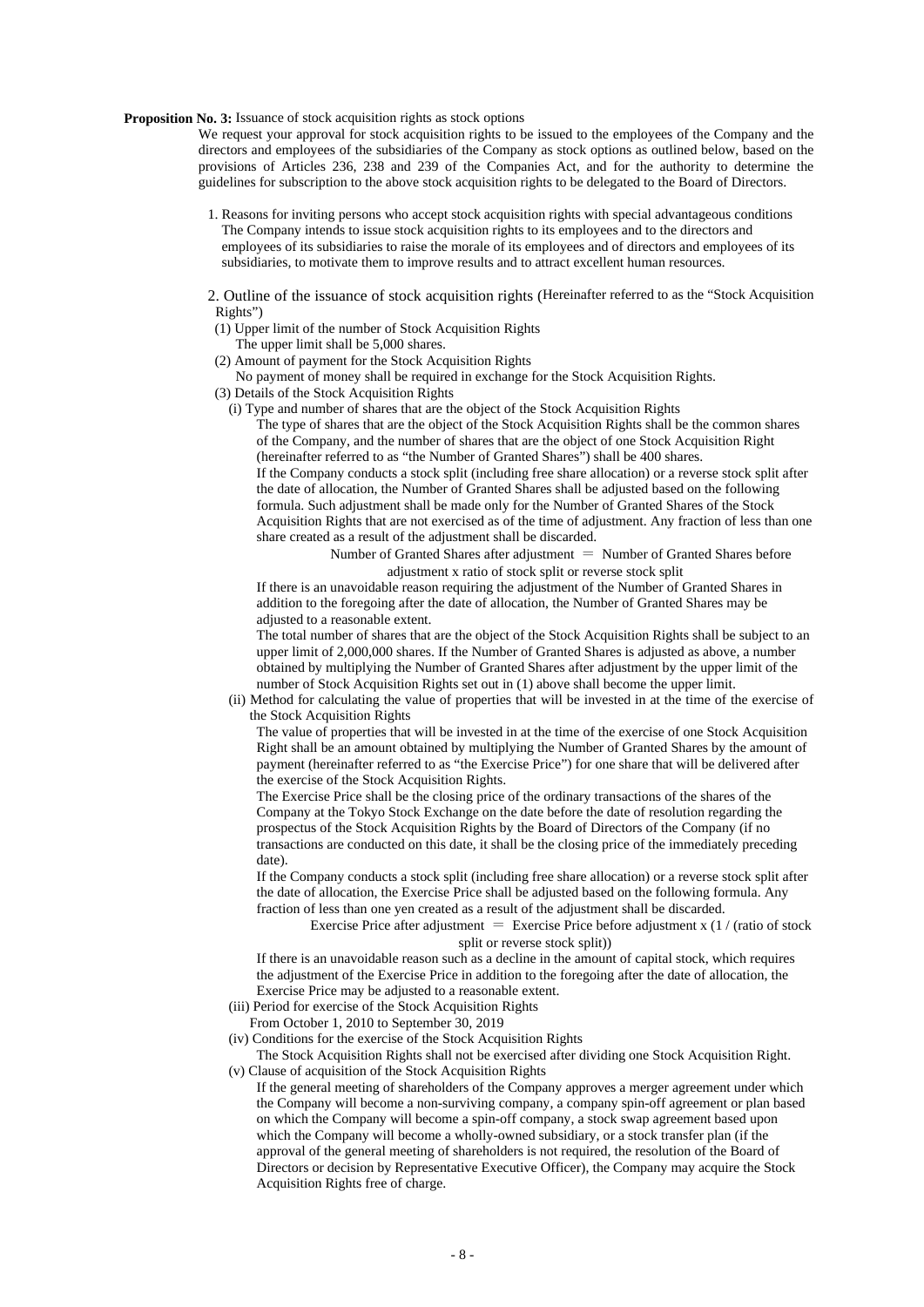### (vi) Common stock and capital reserve to be increased

The amount of increase in capital stock in the event of the issue of shares through the exercise of the Stock Acquisition Rights shall be half of the amount of the limit of the increase in capital stock, etc. which is calculated in accordance with Paragraph 1 of Article 40 of the corporate accounting regulations (any fraction of less than one yen created as a result of the calculation shall be rounded up). The amount of increase in capital reserve shall be an amount obtained by deducting the amount of capital stock before increase from the above amount of limit of increase in capital stock, etc.

### (vii) Restriction on the acquisition of the Stock Acquisition Rights through transfer

The acquisition of the Stock Acquisition Rights through transfer shall be subject to the approval of the Board of Directors of the Company.